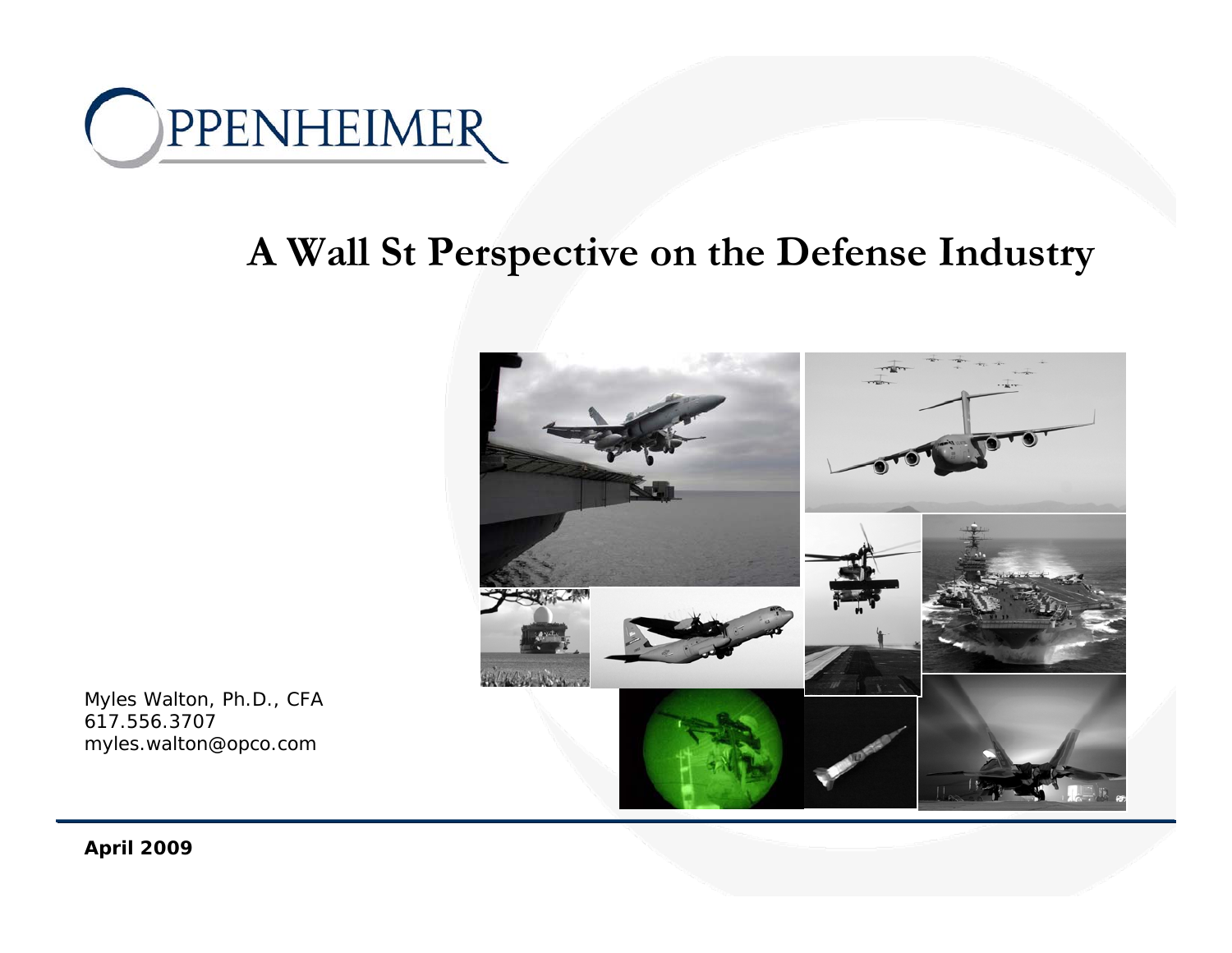## Defense Industry Investment Summary

**2009 Defense Investing Themes**It's Still Cyclical "Defensive" Qualities/Underperforms in Market Rally New Admin/Iraq Overhang

**Valuation on Defense Stocks Reflects:**

•Decelerating/declining growth environment

•Better than market EPS growth through 2009/10

•Long-term visibility from backlogs/budgets

•Free cash flow after dividends of  $\sim$ \$15B over 20009/10 leaves plenty to deploy in acquisitions, dividend increases and share repurchase

•Growth opportunities (acquisitions and organic) beyond typical weapons spending include homeland security, federal IT, and MRO



Budget Pressure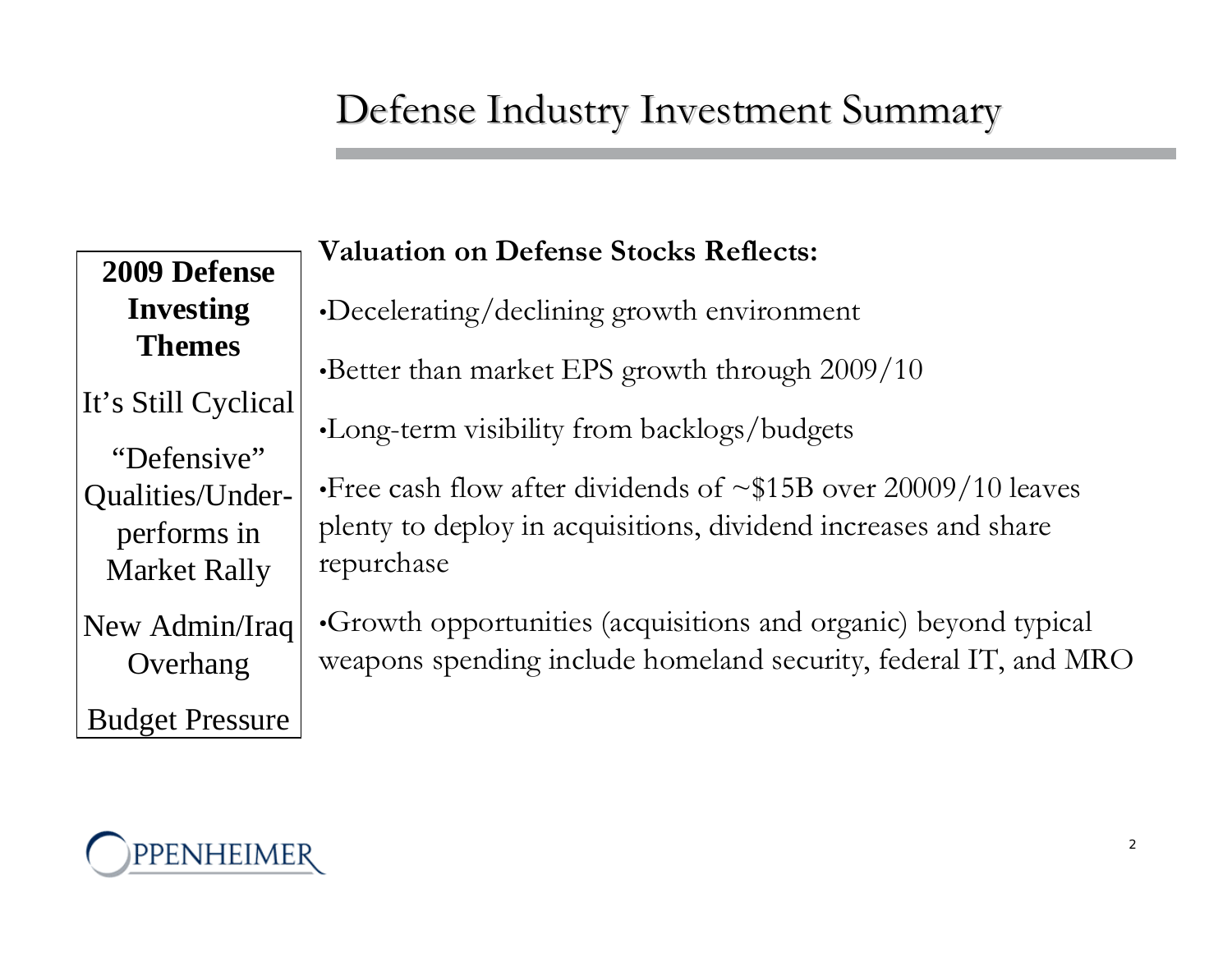# Defense Budget Dynamics



*Supplemental Appropriations have protected baseline budgets, providing a boost to budget authority above and beyond those seen during past conflicts…*

*…while weapons Spending has garnered an increasing share of them, in stark contrast with past history, when the focus was on Operations & Maintenance*

**Supplementals protect baseline programs and bolster budgets of war-torn equipment**





**Supplemental Appropriations (BA)** Weapons Spending Allocation

3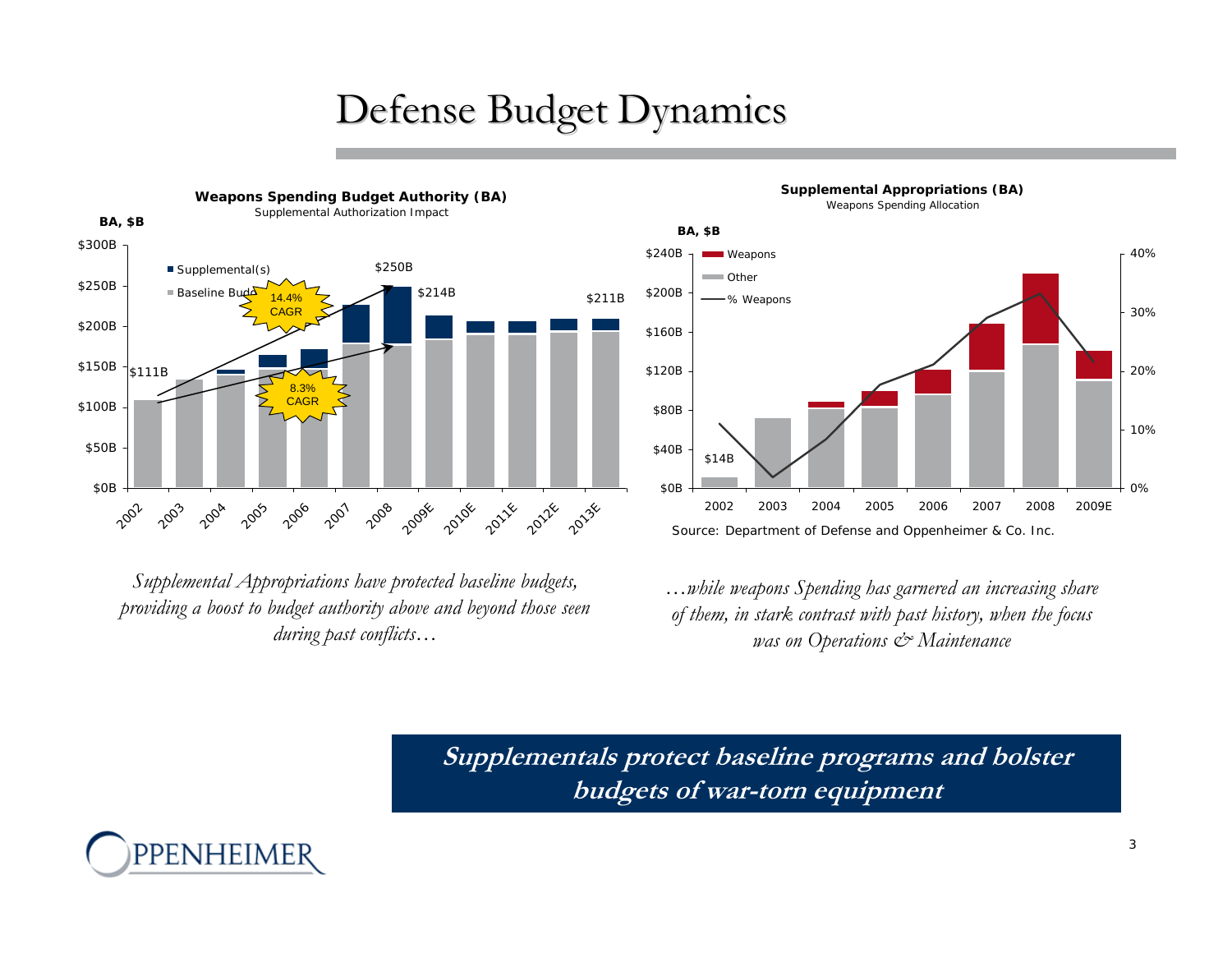# Our Thinking on Defense Spending Cycles

Drivers to Defense Spending

PPENHEIMER

- 1. Threat: Domestic Fears Take Center Stage
- 2. Available Funds: Scarcity Builds
- 3. Washington World View: Unknown



**Cycle Drivers Have Turned Negative**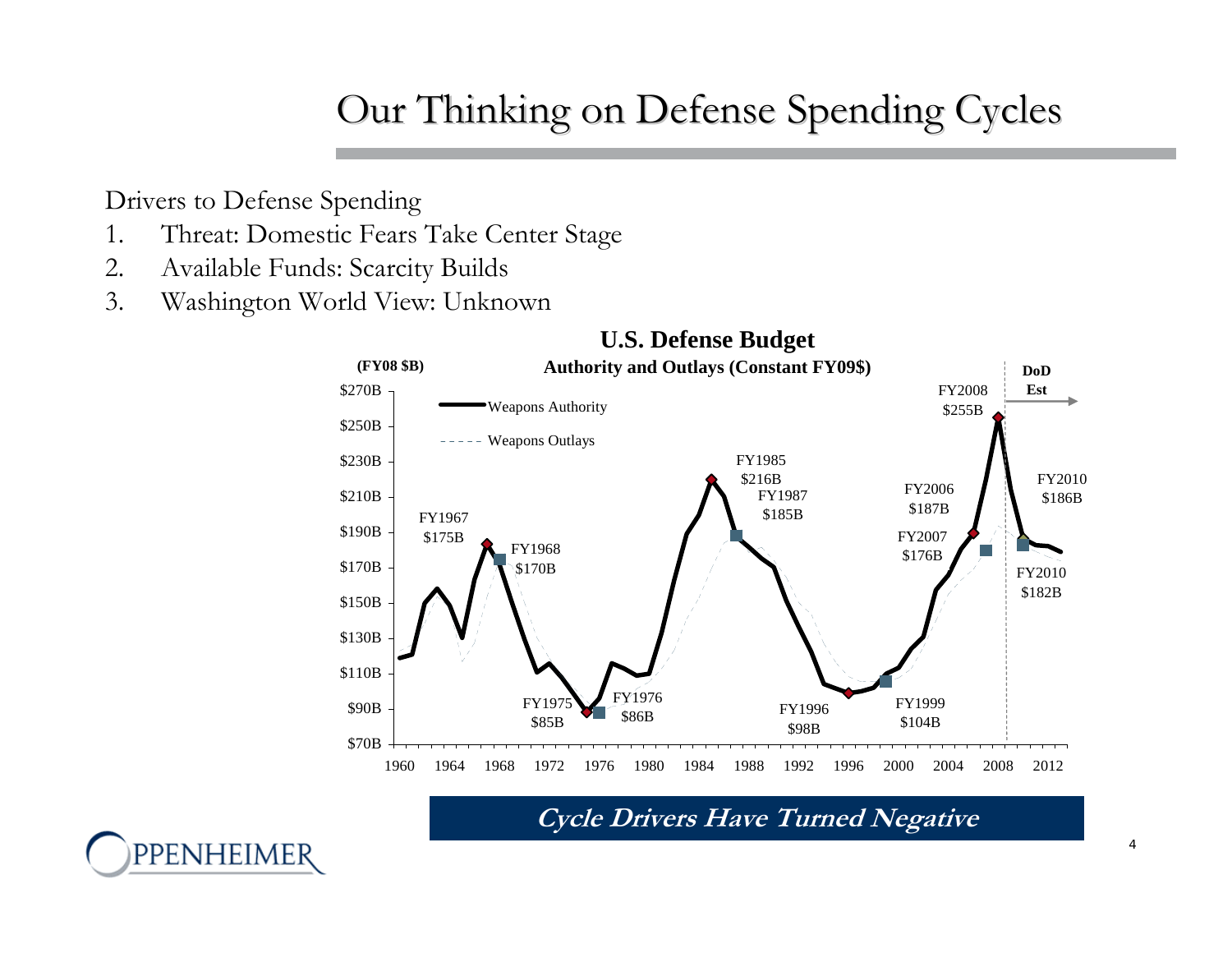# Diplomacy Through Arms



*Source: Department of State and Oppenheimer & Co. Inc. Source: DoD DSCA FY89-05 Fact Books, Congressional* 

*FY06 & FY07 FMS notifications exceeded the previous three years combined, doubled again in 2008.*

#### **Oil Prices vs. FMS Notifications/Agreements** Near East and South Asia (primarily Middle East)



*Notifications (FY06 estimate), and Oppenheimer & Co. Inc.*

*Buoyed by surging oil revenue, Middle Eastern countries are leading the pack.* 

#### **International acceleration should dampen downturn**

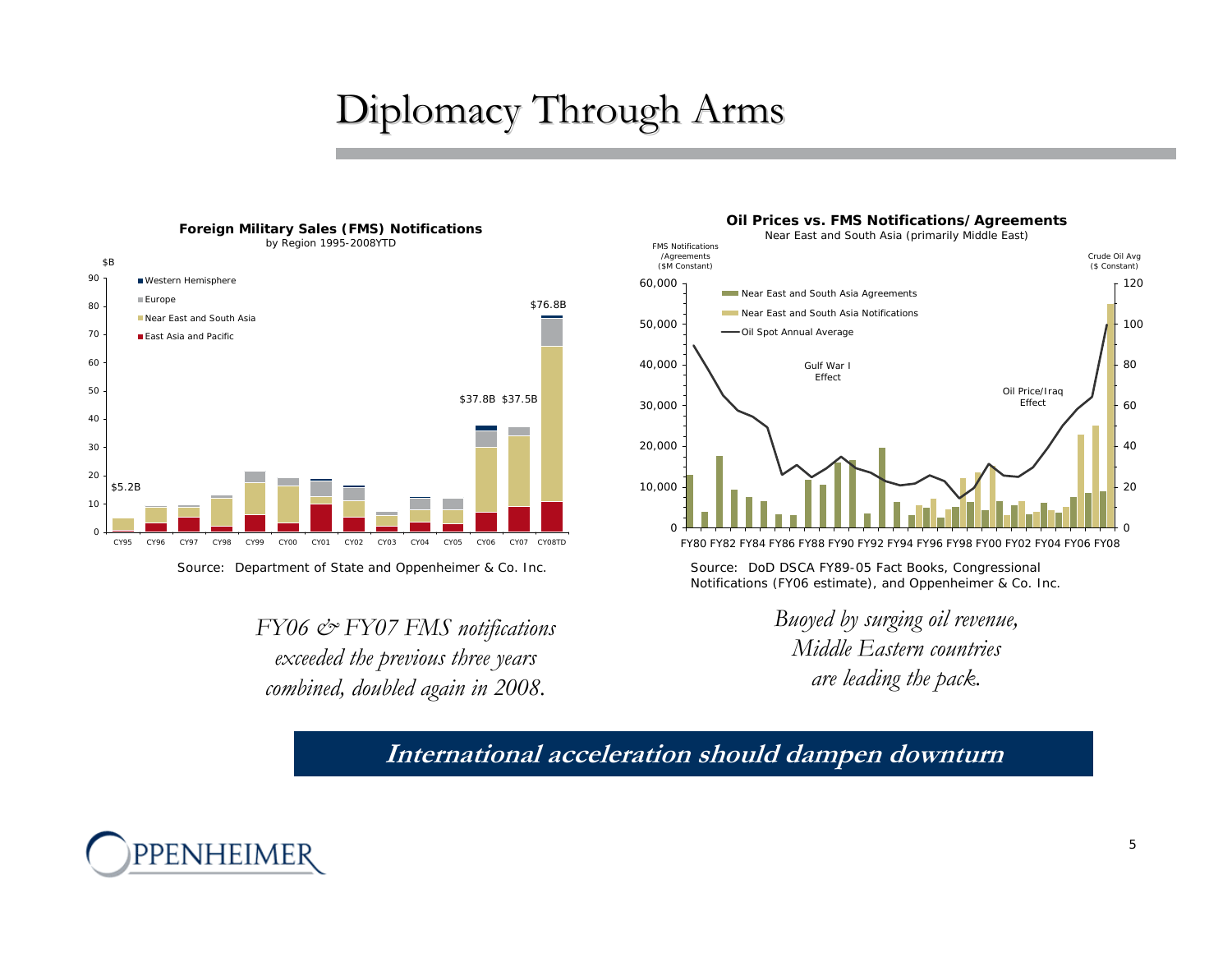## Soft Power Flowing to State's Empowerment



*Source: FY09 President's Budget*

**Increasing Role of The State Department In Both Policy and Budget**

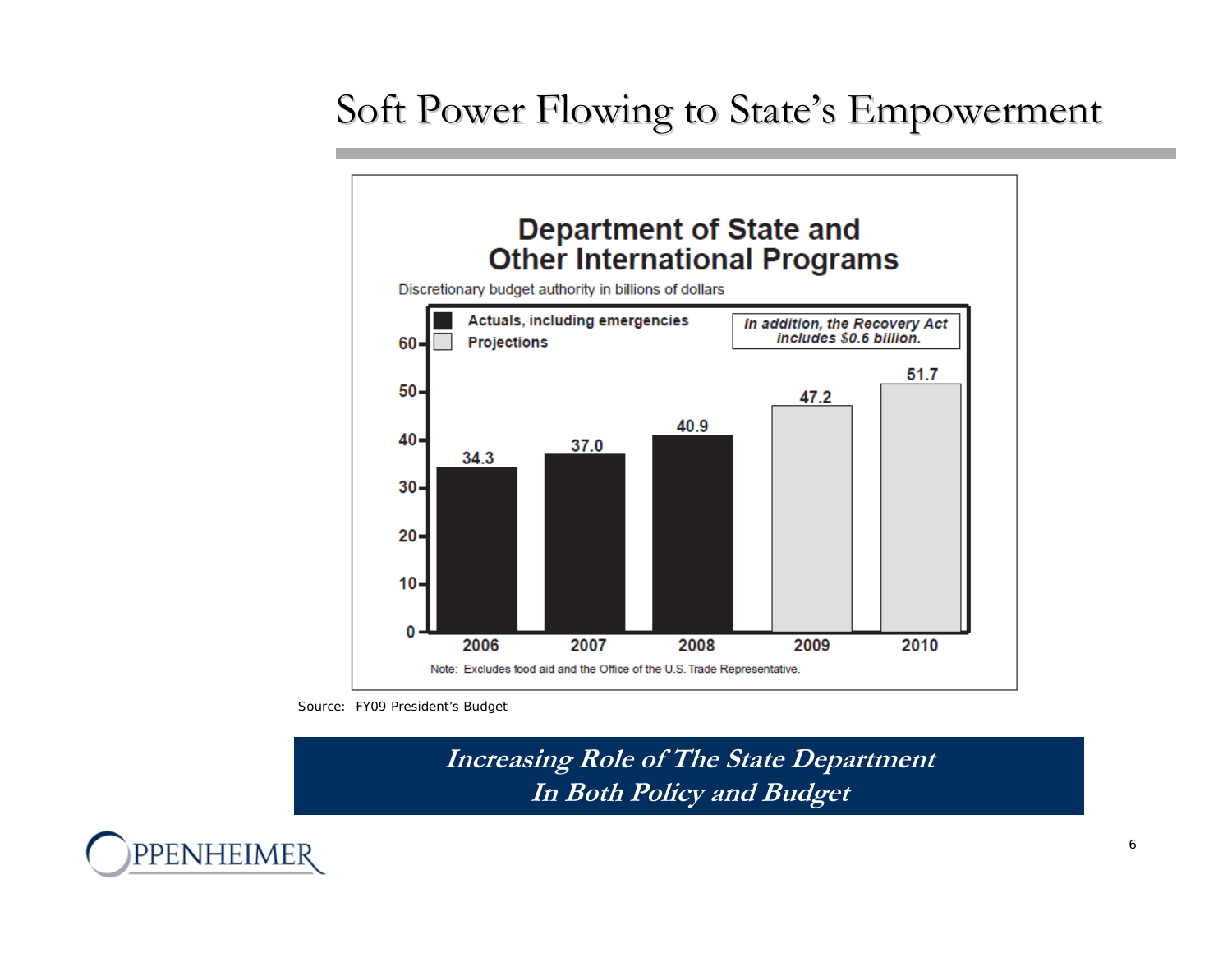### **Budgets and Stocks**



*Source: Department of Defense and Oppenheimer & Co. Inc. Stocks include: NOC, GD, LMT, RTN, LLL, ATK, McDonnel Douglas, E-Systems, Martin Marietta, Grumman*

PPENHEIMER

**Defense Stocks Poised to Be Source of Funds On Any Economic/Market Rebound**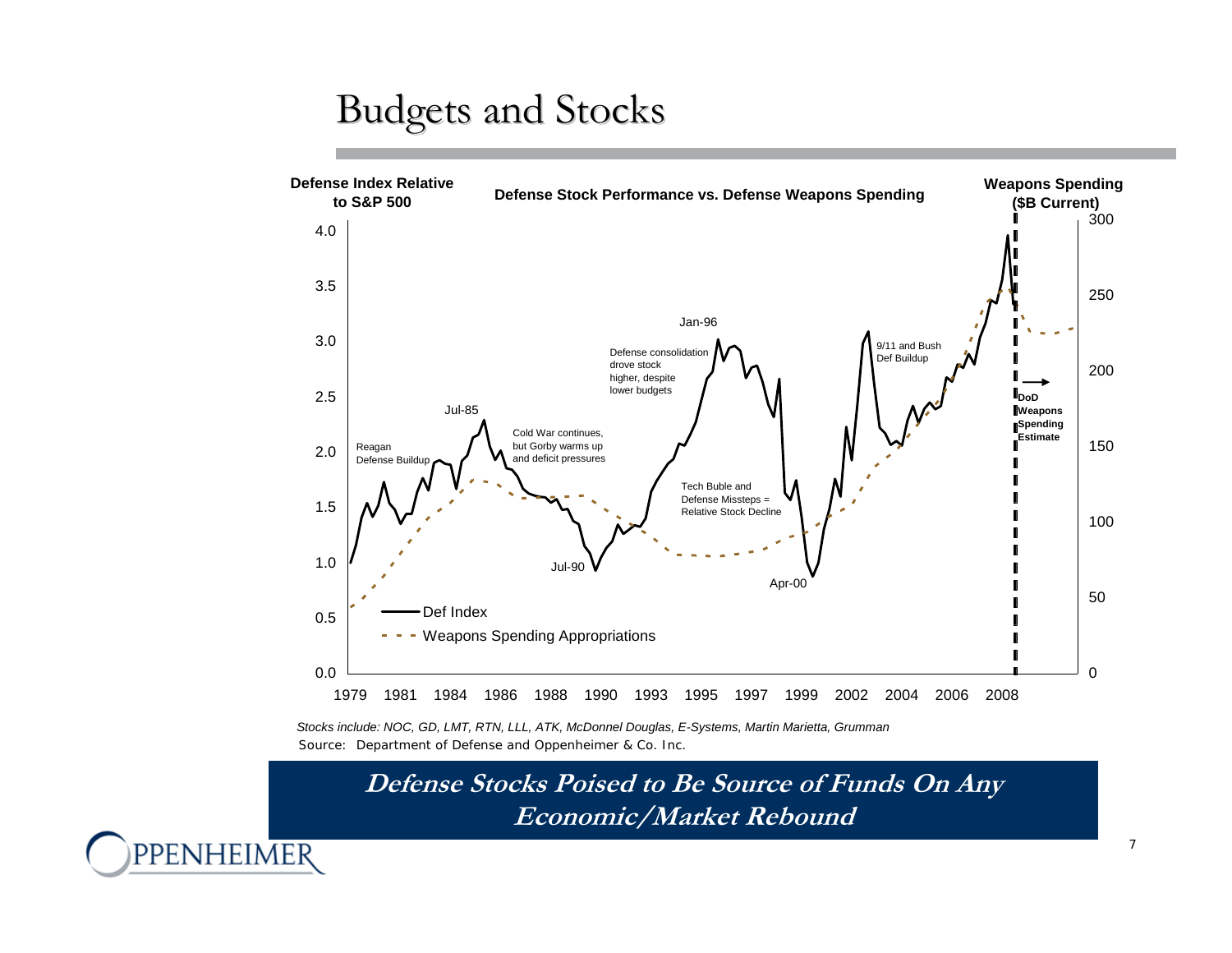### Investment Positives: Multi-year Visibility

| <b>Backlog Analysis</b>     |                  |        |        |        |        |        |
|-----------------------------|------------------|--------|--------|--------|--------|--------|
| (\$MM)                      | 2003A            | 2004A  | 2005A  | 2006A  | 2007A  | 2008A  |
| General Dynamics Total*     | 34,332           | 34,905 | 34,136 | 35,974 | 34,576 | 51,648 |
| Lockheed Martin Total       | 76,899           | 73,986 | 84,188 | 75,900 | 76,700 | 80,900 |
| Northrop Grumman Total      | 58,154           | 58,080 | 55,983 | 61,021 | 63,665 | 78,052 |
| Raytheon Total*             | 25,087           | 29,611 | 31,248 | 33,595 | 36,614 | 38,884 |
| (% Growth)                  | 2003A            | 2004A  | 2005A  | 2006A  | 2007A  | 2008A  |
| General Dynamics Total*     | 57%              | 2%     | (2%)   | 5%     | (4%)   | 49%    |
| Lockheed Martin Total       | 9%               | (4%)   | 14%    | (10%)  | $1\%$  | 5%     |
| Northrop Grumman Total      | NA.              | (0%)   | (4%)   | 9%     | 4%     | 23%    |
| Raytheon Total*             | 19%              | 18%    | 6%     | 8%     | 9%     | 6%     |
| Yrs B/L on Next Year's Sale | 2003A            | 2004A  | 2005A  | 2006A  | 2007A  | 2008A  |
| General Dynamics Total*     | $2.2\phantom{0}$ | 2.0    | 1.7    | 1.6    | 1.5    | 1.9    |
| Lockheed Martin Total       | $2.2\phantom{0}$ | 2.0    | 2.1    | 1.8    | 1.8    | 1.8    |
| Northrop Grumman Total      | 1.9              | 1.9    | 1.9    | 1.9    | 1.9    | 2.3    |
| Raytheon Total              | 1.5              | 1.6    | 1.6    | 1.6    | 1.6    | 1.6    |
| * Defense Business Onlv     |                  |        |        |        |        |        |

*Source: Oppenheimer & Co. Inc. estimates and company reports.*

**Solid and rising backlogs add to out-year visibility Cash generation remains strong and deployment comes into focus**

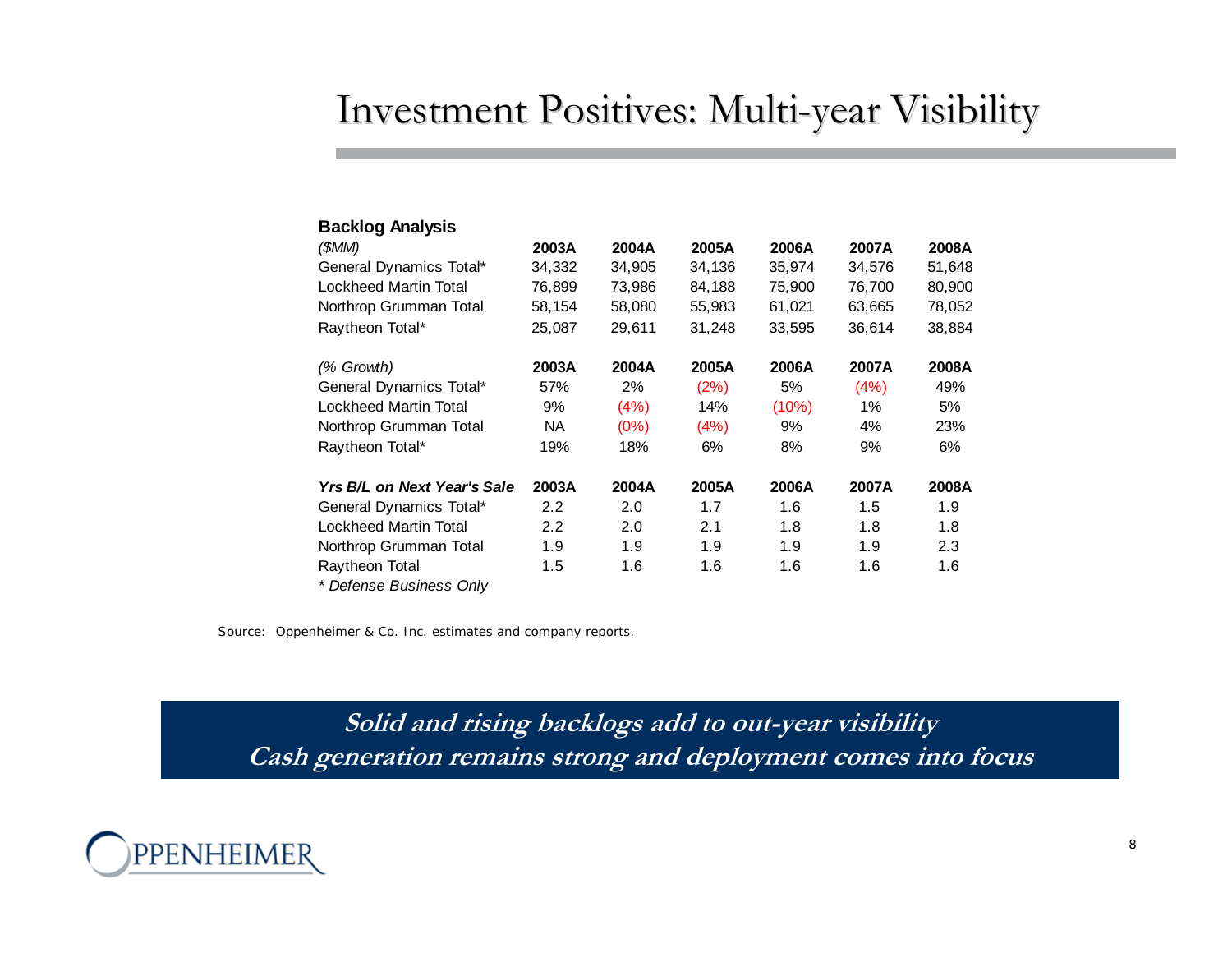## Long Tails Extend into Next Admin

#### **Long Tails of Defense Budget**



**Stretch of Backlogs Provides Some Relief From Near-Term Uncertainty**

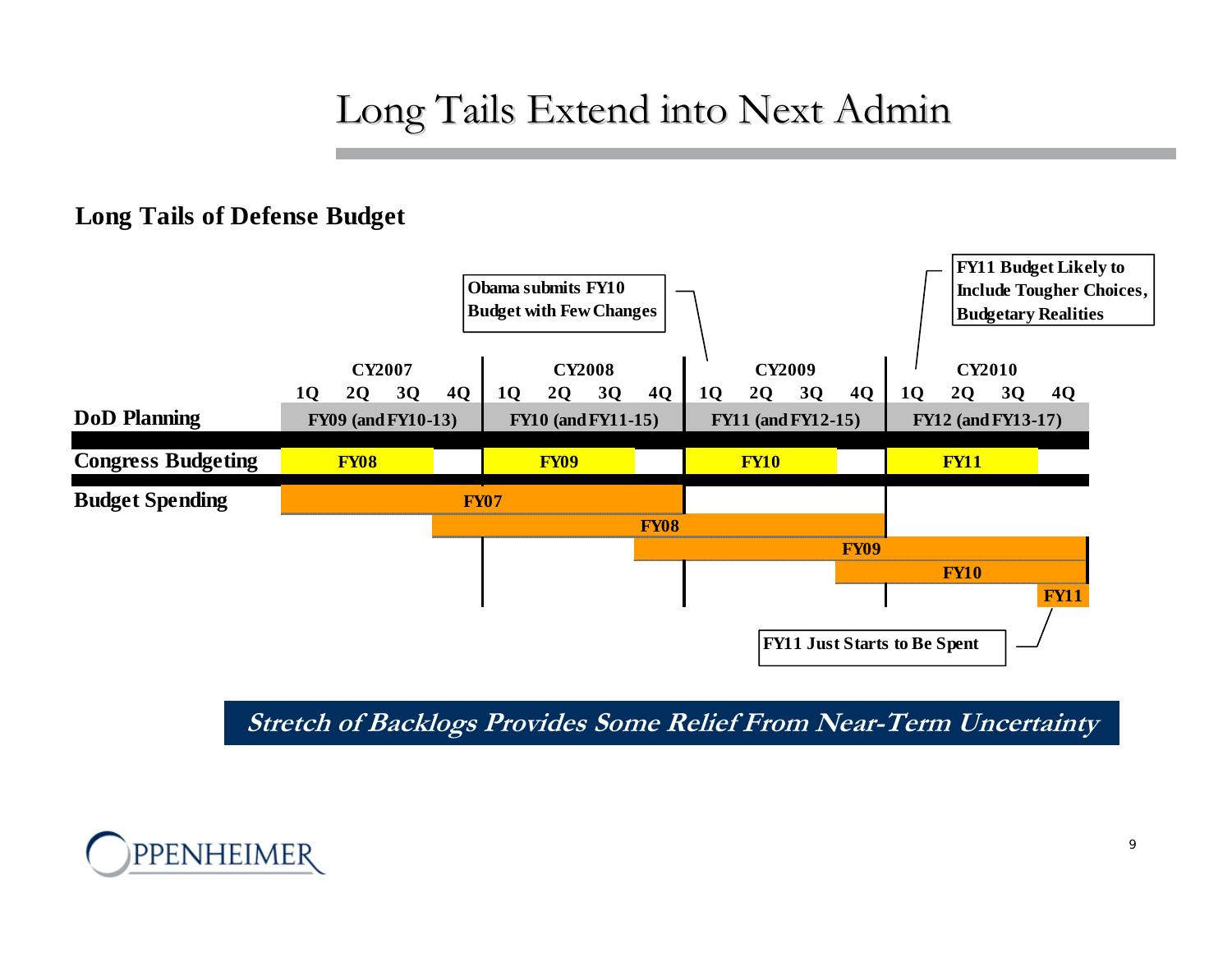## The Benefit Of Stable/Growing Budgets

| Large-Cap Defense Margin Picture |       |       |       |       |       |       |       |              |       |       | <b>Change</b> |
|----------------------------------|-------|-------|-------|-------|-------|-------|-------|--------------|-------|-------|---------------|
| <b>Segment Margins</b>           | 1999A | 2000A | 2001A | 2002A | 2003A | 2004A | 2005A | 2006A        | 2007A | 2008E | 1999-2008     |
| General Dynamics                 | 13.4% | 12.9% | 12.3% | 11.4% | 8.8%  | 10.1% | 10.3% | 10.9%        | 11.4% | 12.2% | $(121)$ bps   |
| Lockheed Martin                  | 6.9%  | 7.0%  | 7.1%  | 7.6%  | 7.8%  | 8.4%  | 9.2%  | 10.2%        | 11.2% | 11.5% | $458$ bps     |
| Northrop Grumman                 | 8.7%  | 8.9%  | 7.7%  | 6.0%  | 7.3%  | 7.7%  | 8.0%  | 9.3%         | 9.8%  | 8.6%  | $(10)$ bps    |
| Raytheon                         | 10.0% | 10.6% | 7.8%  | 9.6%  | 8.5%  | 11.3% | 11.4% | 12.9%        | 13.2% | 12.9% | $288$ bps     |
| Large-Cap Defense ROIC Picture   |       |       |       |       |       |       |       |              |       |       | <b>Change</b> |
| $ROIC*$                          | 1999A | 2000A | 2001A | 2002A | 2003A | 2004A | 2005A | <b>2006A</b> | 2007A | 2008E | 1999-2008     |
| General Dynamics                 | 18.2% | 19.9% | 18.2% | 16.1% | 11.8% | 12.7% | 13.5% | 14.8%        | 15.5% | 16.6% | $(162)$ bps   |
| Lockheed Martin                  | 11.5% | 6.4%  | 7.5%  | 10.2% | 12.8% | 15.7% | 19.3% | 22.9%        | 25.1% | 22.8% | $1,131$ bps   |
| Northrop Grumman                 | 6.9%  | 7.4%  | 6.2%  | 2.7%  | 5.3%  | 6.4%  | 6.7%  | 8.3%         | 9.4%  | 8.1%  | $117$ bps     |
| Raytheon                         | 4.4%  | 4.3%  | 3.1%  | 5.9%  | 5.9%  | 8.0%  | 8.3%  | 10.1%        | 11.5% | 12.3% | 787 bps       |

**The key to success by defense contractors this cycle has not been a operating margin story as much as it has been a return on invested capital**

*\*ROIC corrected for pension and unusual items*

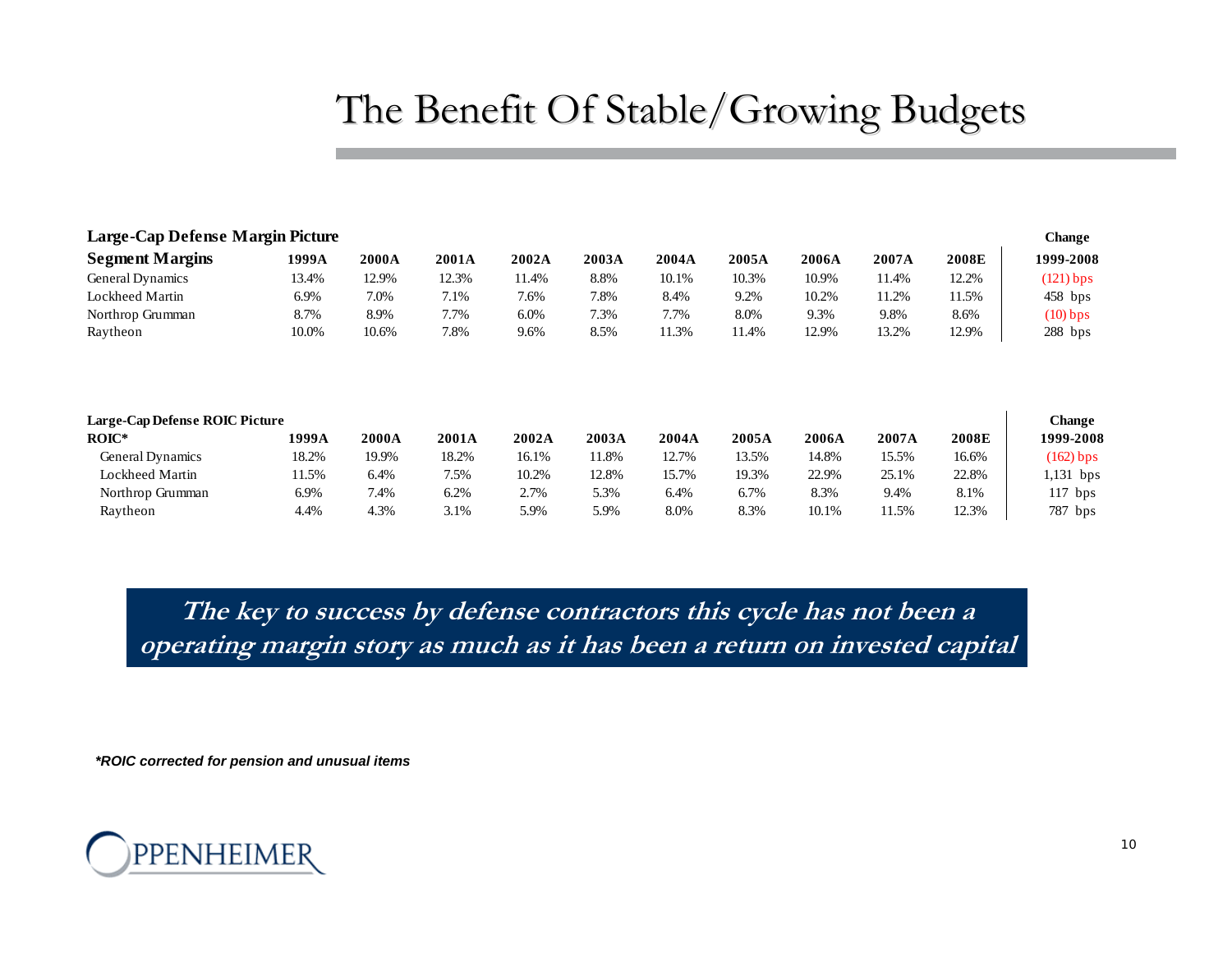#### Doth Protest?

|                  | <b>FY02</b> | <b>FY03</b> | <b>FY04</b> | <b>FY05</b> | <b>FY06</b> | <b>FY07</b> |
|------------------|-------------|-------------|-------------|-------------|-------------|-------------|
| Cases filed      | 1204        | 1352        | 1485        | 1356        | 1327        | 1411        |
| Cases closed     | 1133        | 1244        | 1405        | 1341        | 1274        | 1393        |
| Merit            | 256         | 290         | 365         | 306         | 249         | 335         |
| % Cases Closed   | 23%         | 23%         | 26%         | 23%         | 20%         | 24%         |
| <b>Sustains</b>  | 41          | 50          | 75          | 71          | 72          | 91          |
| % of Merit       | 16%         | 17%         | 21%         | 23%         | 29%         | 27%         |
| % of Case Closed | 4%          | 4%          | 5%          | 5%          | 6%          | 7%          |

- $\blacksquare$ Protests are up 25%, but sustain decisions are up 120% since '02
- $\blacksquare$ When there's no downside to protest, why not?
- $\blacksquare$ \$1,000/hr lawyers likely have the upper hand poking holes
- $\blacksquare$ If we can't have it, no one can is sometimes the best strategy

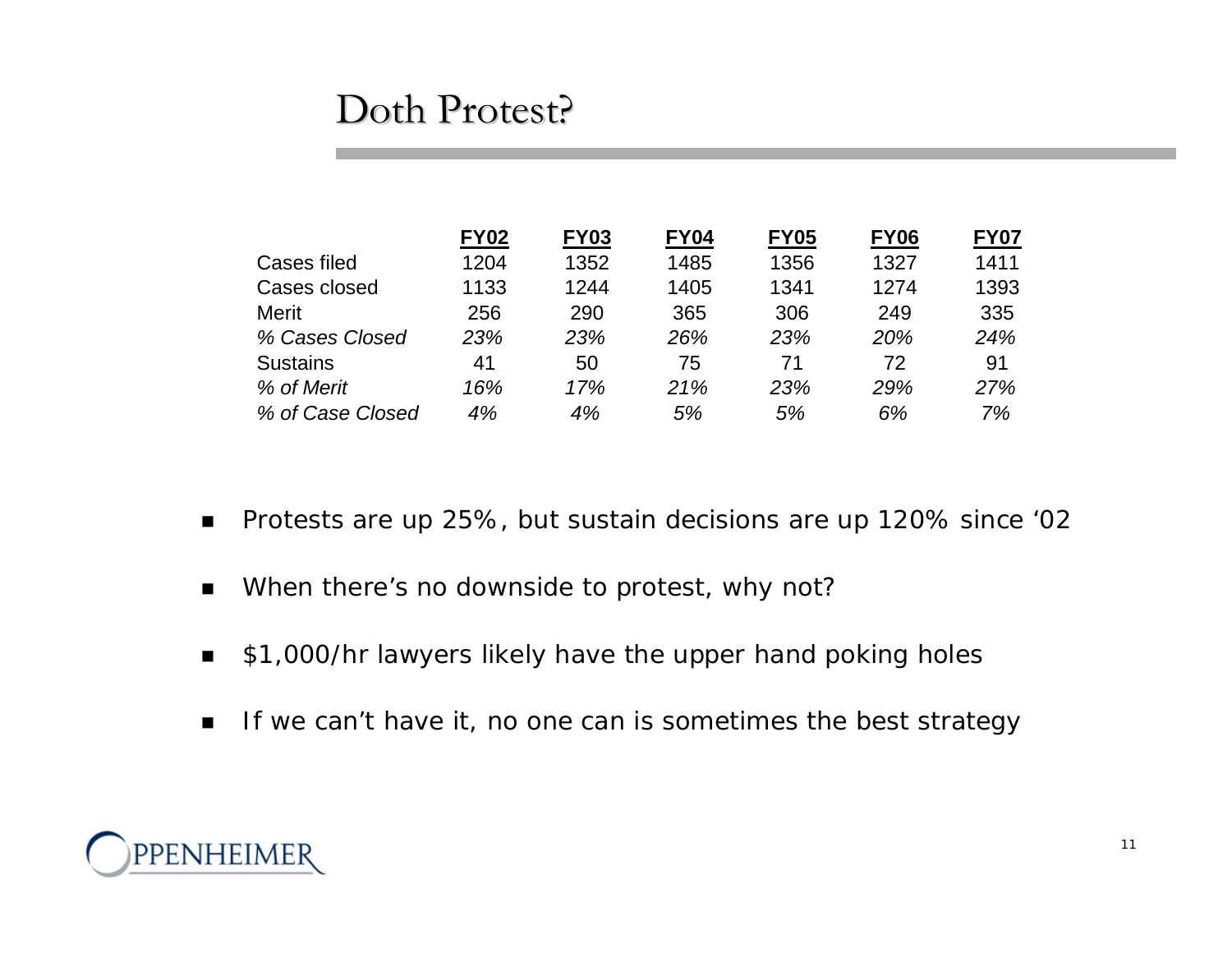#### How the Credit Crisis Will Affect Defense





*Deficits were the last defense upcycle killer – History looks like it could repeat itself*

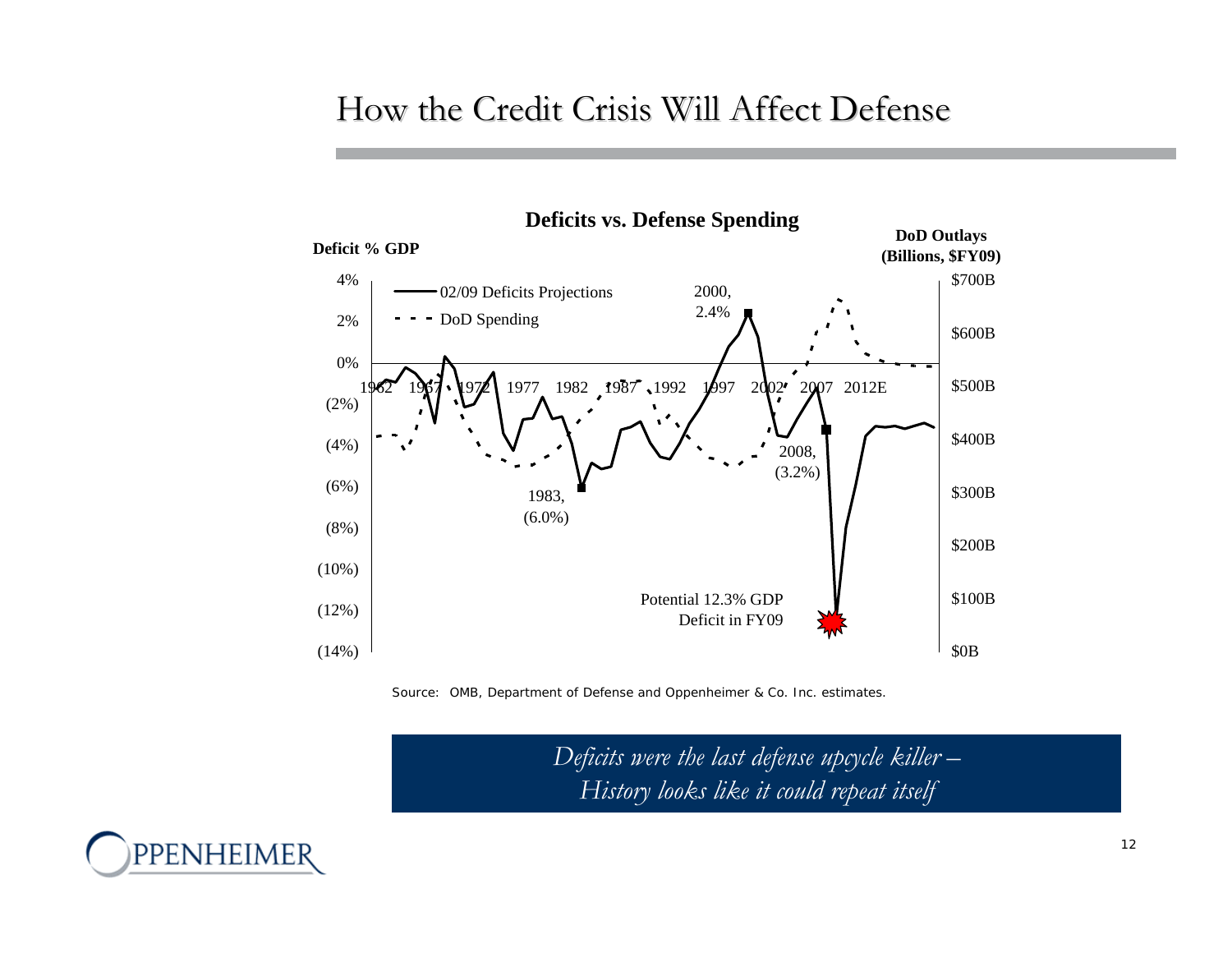## Case Against Higher Defense Spending



ppenheim

*Source: OMB, Department of Defense and Oppenheimer & Co. Inc.*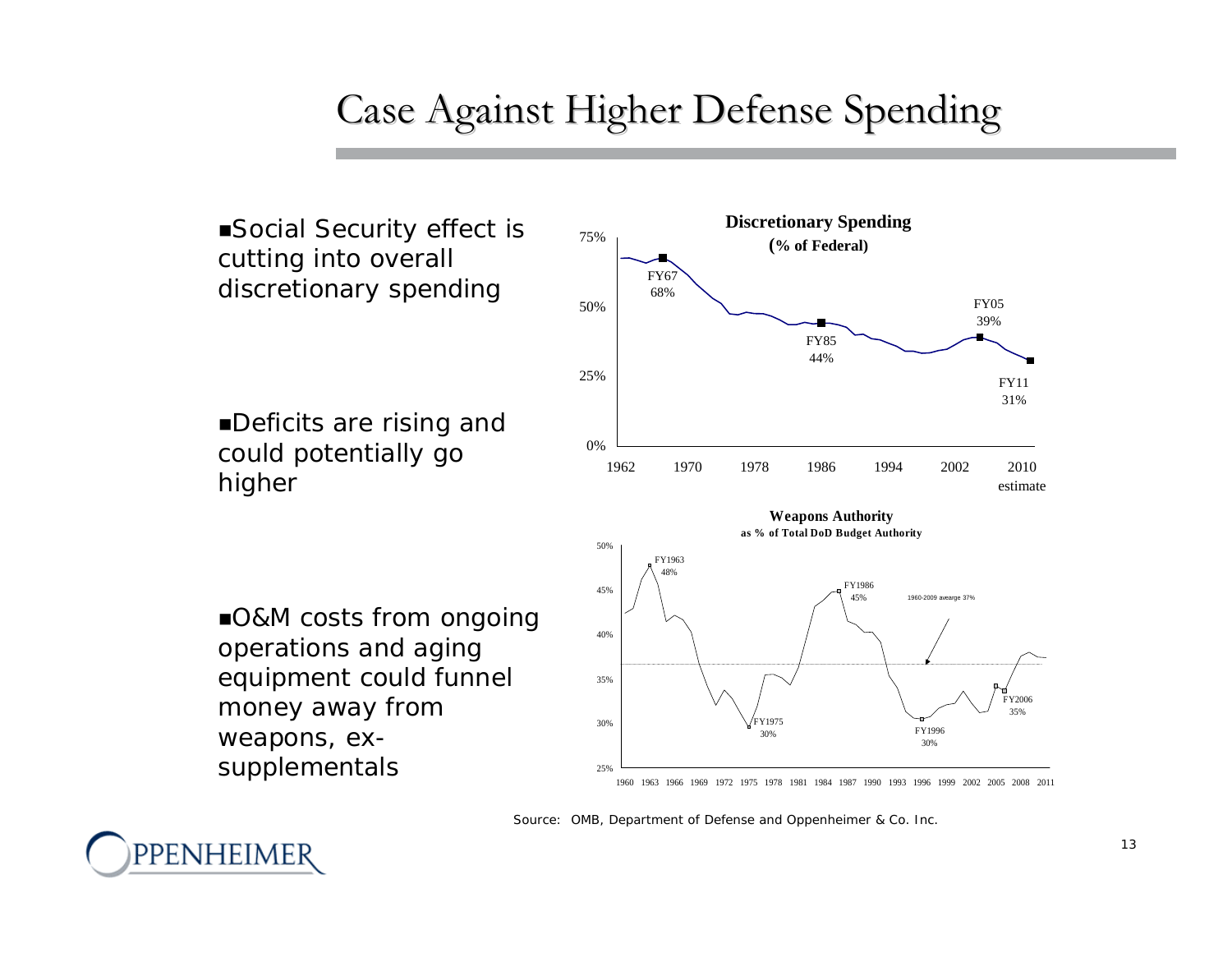## Case For Higher Defense Spending

*Defense spending is still near historical lows as % of GDP*

*Defense down to around 50% of discretionary spending*

ppenheimer



*Source: OMB, Department of Defense and Oppenheimer & Co. Inc.*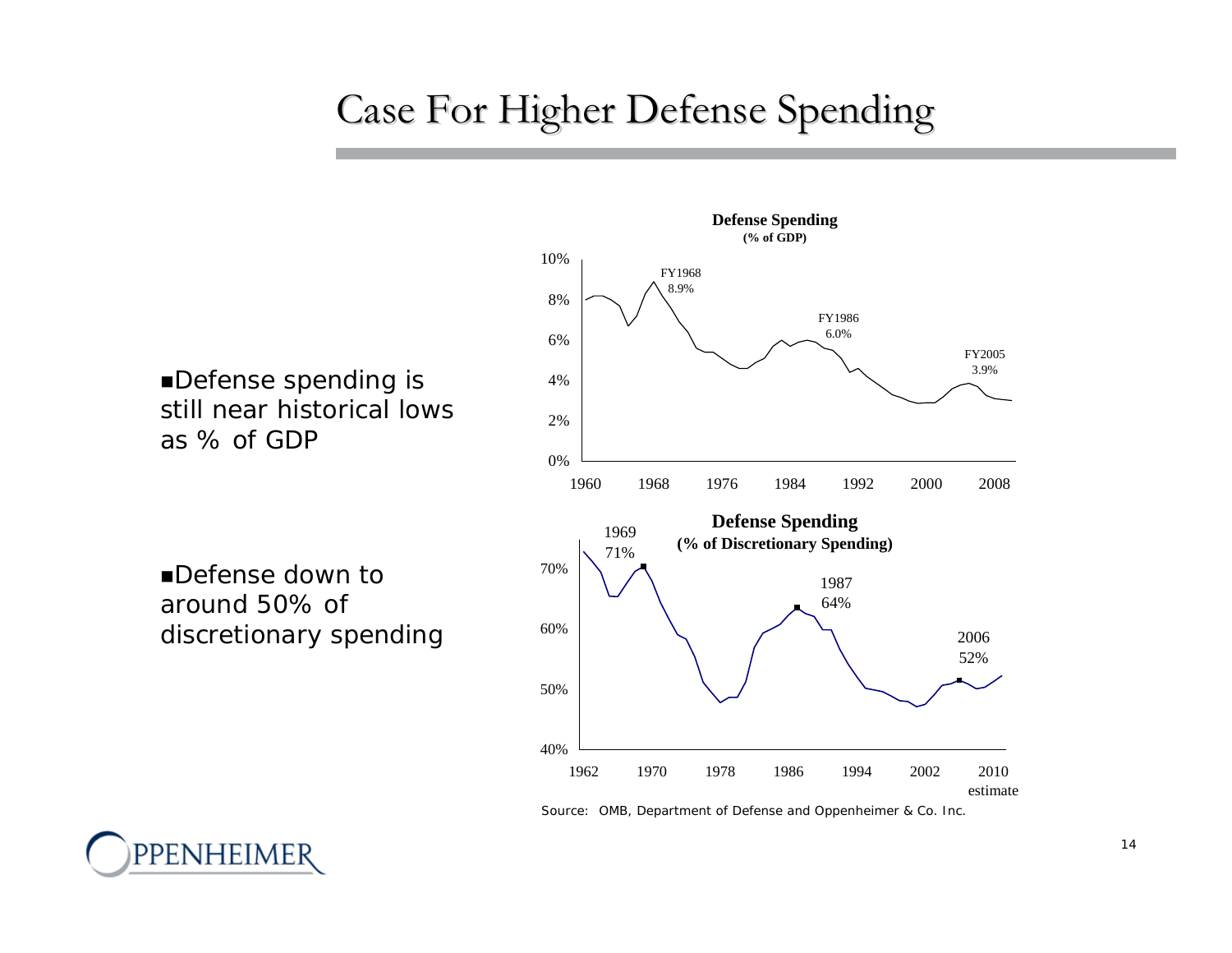Sacrificial Lambs, Tough Choices, or Peanut Butter

- Sacrificial Lambs: Programs are killed as examples often as a means to protect higher valued projects, generally targets the weak, lighter backlash…Think Comanche, Crusader, VXX
- $\blacksquare$  Tough Choices: Strategic level reshuffling of priorities with resources available…Think DDG-1000 vs. DDG-51, TSAT vs. AHEF/WGS
- Peanut Butter: Inescapable mandatory cuts across the board; few, if any programs find sanctuary…Think Graham-Hart-Rudman

*Sacrificial Lambs are the Easiest, Tough Choices is the Best…. But Peanut Butter is the Most Likely*

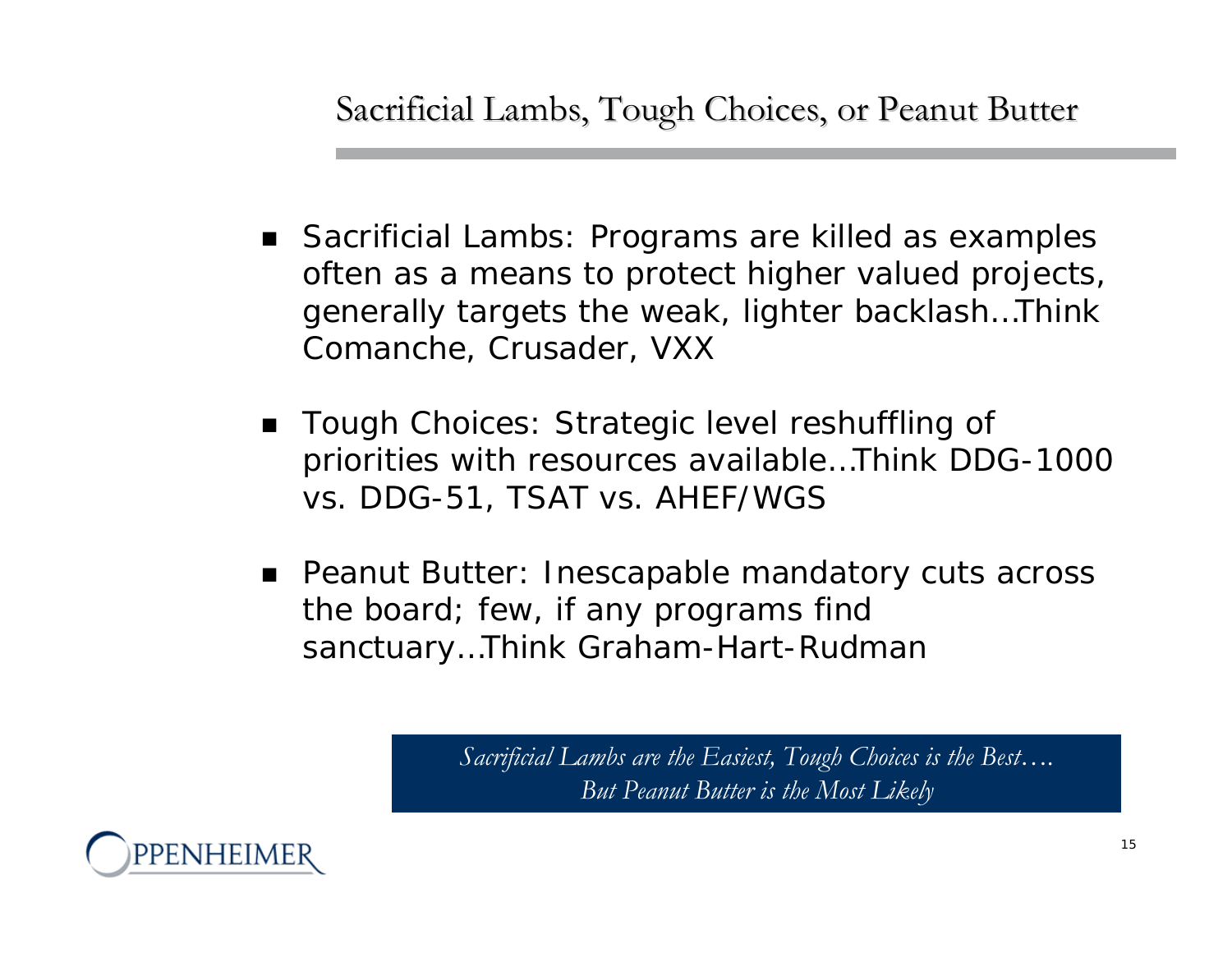Dealing with the Downside of a Budget Cycle: Follow the Customer or the Technology?

- Strong Balance Sheets And Declining Addressable Markets Will Test Discipline
- Adjacencies Are Likely to Be Better Forged Through Customer Than Technology Know-How
- *"Their death rays, they say, will treat cancer. Their electric rail guns will loft commercial payloads into space and enrich earthling entrepreneurs. Their nuclear reactors, originally meant for war in space, will instead hurl astronauts toward the moon and Mars."*
	- *NYT, April 8, 1990 on the Military Industrial Base Repositioning*

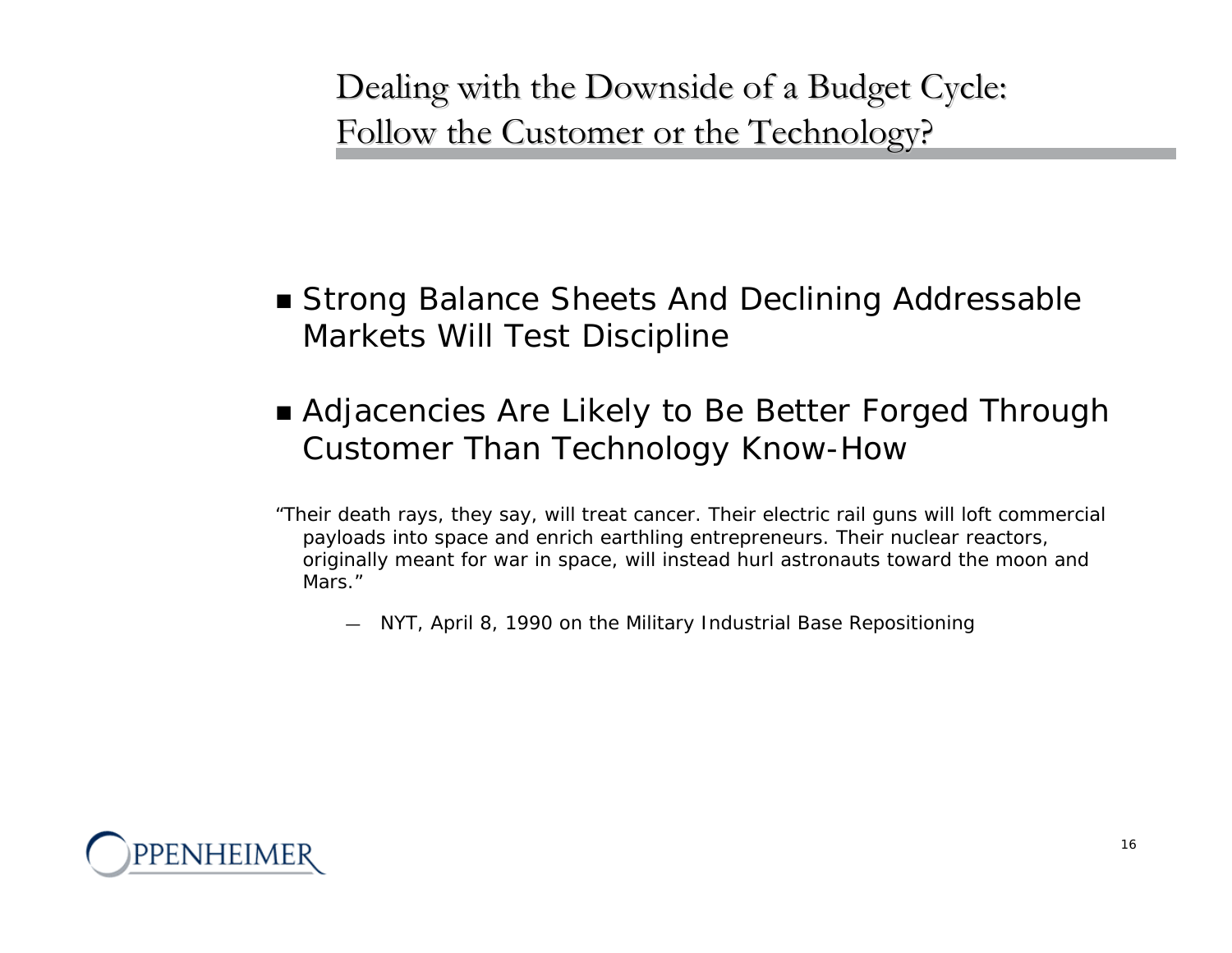### Dealing With the Downside of a Budget Cycle: Supply Chain and Consolidation

 $\blacksquare$  The Bad News: Sharp Drops Will Be Felt the Hardest Down the Chain

| (\$USD, Millions)                    |       |       |       | DoD FY06 DoD FY07 DoD FY08E DoD FY09E |
|--------------------------------------|-------|-------|-------|---------------------------------------|
| Procurment, Marines                  |       |       |       |                                       |
| Base                                 |       | 6     | 25    | 35                                    |
| Supplemental                         |       | 412   | 288   | 23                                    |
| <b>Total Proc, Marines</b>           | 330   | 418   | 313   | 58                                    |
| Other Procurement, Army              |       |       |       |                                       |
| Base                                 |       | 33    | 43    | 48                                    |
| Supplemental                         |       | 266   | 359   | 176                                   |
| <b>Total Other Proc, Army</b>        | 245   | 300   | 402   | 224                                   |
| MRAP buys (units)                    | 1,500 | 6,480 | 7,394 | 2,000                                 |
| Est shipset content                  | 0.03  | 0.03  | 0.03  | 0.03                                  |
| <b>Tot Est Radios in MRAP Budget</b> | 45    | 194   | 222   | 60                                    |
| <b>Est Company Radios in Budget</b>  | \$620 | \$912 | \$937 | \$342                                 |
| % Change                             |       | 47%   | 3%    | -64%                                  |

 $\blacksquare$  The Good News: Sellers and Buyers Will Be Motivated to Consolidate

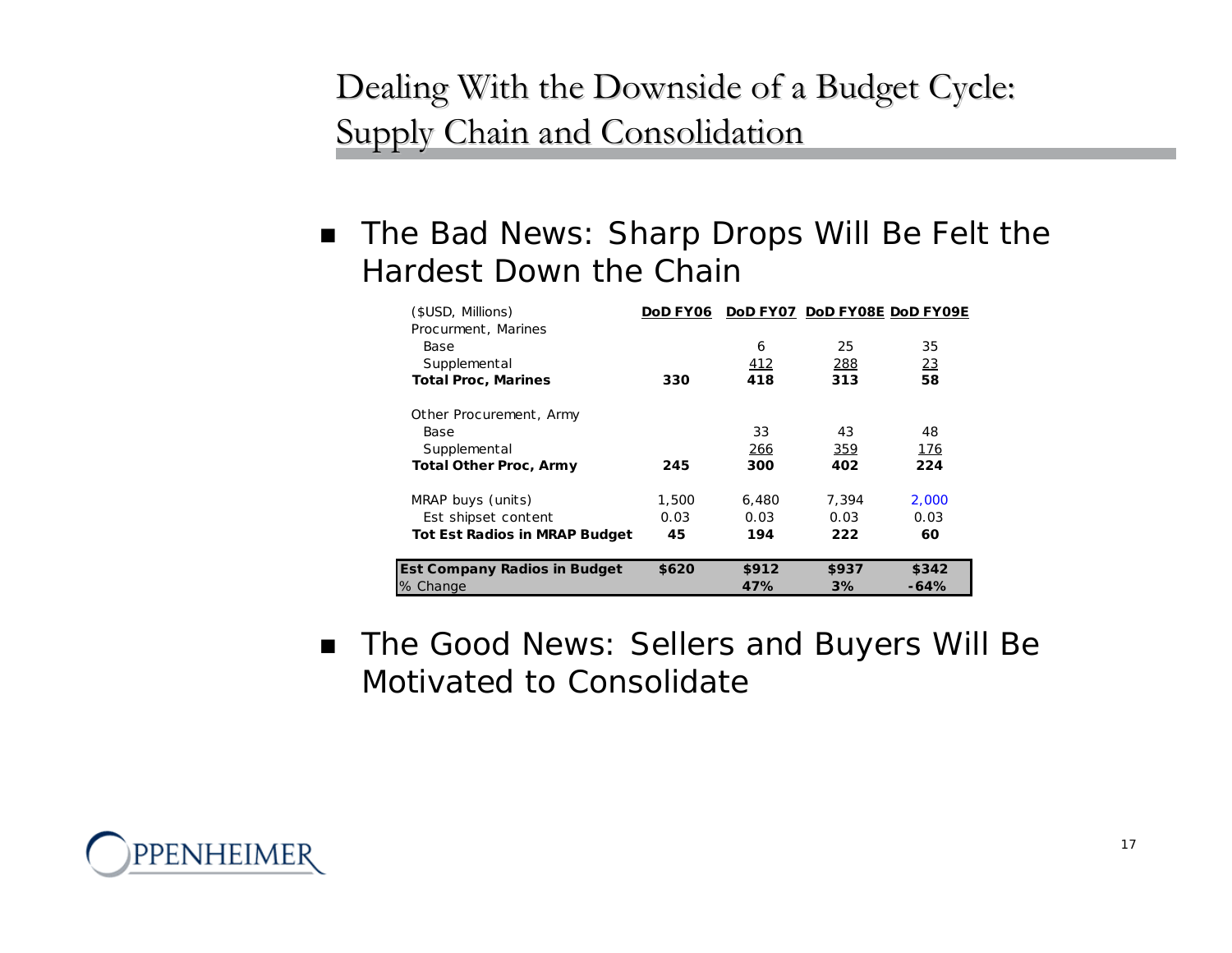#### Best Farm League Outside the Red Sox Organization

| Consolidating the supply base, |
|--------------------------------|
| plenty of deals                |
| are still being done           |

*…though consolidation is* **largely over at the top** *of the defense food chain.*

| <b>Defense-related M&amp;A</b> |              |             |  |  |  |  |
|--------------------------------|--------------|-------------|--|--|--|--|
| Year                           | Transactions | Price/Sales |  |  |  |  |
| 1993                           | 233          | ΝA          |  |  |  |  |
| 1994                           | 243          | ΝA          |  |  |  |  |
| 1995                           | 228          | ΝA          |  |  |  |  |
| 1996                           | 237          | 1.04        |  |  |  |  |
| 1997                           | 251          | 1.15        |  |  |  |  |
| 1998                           | 573          | 1.63        |  |  |  |  |
| 1999                           | 173          | 1.30        |  |  |  |  |
| 2000                           | 207          | 1.30        |  |  |  |  |
| 2001                           | 343          | 1.15        |  |  |  |  |
| 2002                           | 252          | 1.04        |  |  |  |  |
| 2003                           | 307          | 1.41        |  |  |  |  |
| 2004                           | 322          | 1.24        |  |  |  |  |
| 2005                           | 371          | 0.85        |  |  |  |  |
| 2006                           | 377          | 0.78        |  |  |  |  |
| 2007                           | 334          | 1.03        |  |  |  |  |
| 2008*                          | 273          | 1.05        |  |  |  |  |

*\*Through Aug 2008 Source: Infobase Publishers, Inc* **U.S. Industrial Base**

BA, GD, LMT, NOC, RTN

CSC, GE, HON, LLL, SAI, UTX

ATK, Booz, Bechtel, COL, GR, KBR, HRS, DCP, HRS, ITT, TXT, URS

ARINC, Battelle, CAI, CUB, EDS, MANT, OSK, TDY (and hundreds of others)

**Deal Flow Has Dwindled, Likely Returns with a Vengeance As Top-lines Flatten**